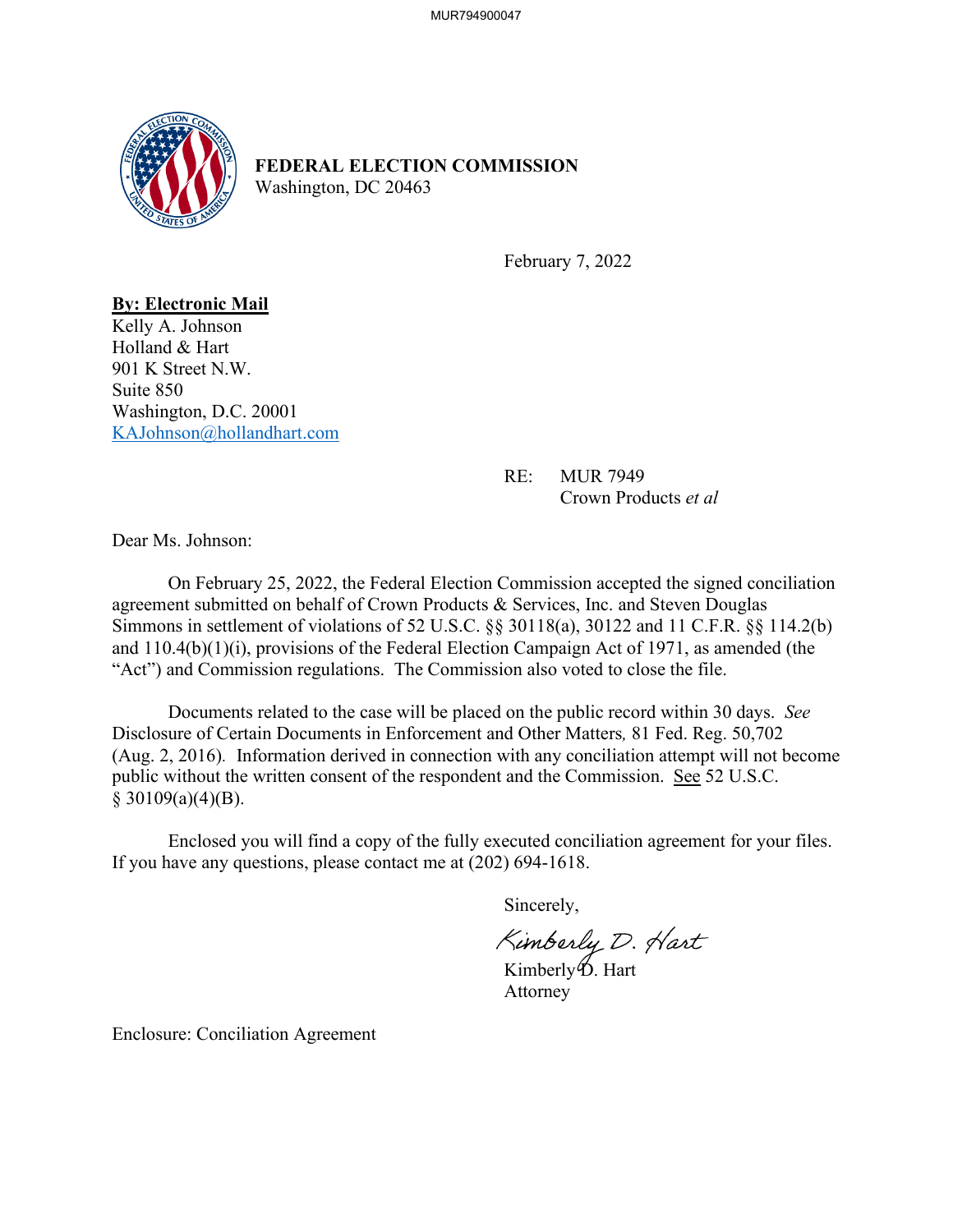| $\mathbf{1}$<br>$\sqrt{2}$ | BEFORE THE FEDERAL ELECTION COMMISSION                                                               |  |  |
|----------------------------|------------------------------------------------------------------------------------------------------|--|--|
| 3<br>4<br>5<br>6           | In the Matter of<br>Crown Products & Services, Inc.<br><b>MUR 7949</b><br>and Steven Douglas Simmons |  |  |
| 7<br>8                     | <b>CONCILIATION AGREEMENT</b>                                                                        |  |  |
| 9<br>10                    | This matter was initiated by a <i>sua sponte</i> submission ("the Submission") made to the           |  |  |
| 11                         | Federal Election Commission (the "Commission") by Crown Products & Services, Inc., and               |  |  |
| 12                         | Steven Douglas Simmons. See 52 U.S.C. § 30109(a)(1). The Commission found reason to                  |  |  |
| 13                         | believe that Crown Products & Services, Inc. violated 52 U.S.C. §§ 30118(a) and 30122, and           |  |  |
| 14                         | 11 C.F.R. §§ 114.2(b) and 110.4(b)(1)(i), provisions of the Federal Election Campaign Act (the       |  |  |
| 15                         | "Act") and Commission regulations, by making prohibited corporate contributions in the name          |  |  |
| 16                         | of others. Further, the Commission found reason to believe that Steven Douglas Simmons, a            |  |  |
| 17                         | corporate officer, violated 52 U.S.C. §§ 30118(a) and 30122, and 11 C.F.R. § 114.2(e) and            |  |  |
| 18                         | $110.4(b)(1)(iii)$ by consenting to the making of prohibited corporate contributions, and by         |  |  |
| 19                         | allowing his name to be used for the purpose of making a contribution in the name of another.        |  |  |
| 20                         | NOW, THEREFORE, the Commission and Respondents, having participated in informal                      |  |  |
| 21                         | methods of conciliation, prior to a finding of probable cause to believe, do hereby agree as         |  |  |
| 22                         | follows:                                                                                             |  |  |
| 23                         | The Commission has jurisdiction over the Respondents and the subject matter of<br>Ι.                 |  |  |
| 24                         | this proceeding, and this agreement has the effect of an agreement entered pursuant to 52 U.S.C.     |  |  |
| 25                         | § 30109(a)(4)(A)(i).                                                                                 |  |  |
| 26                         | Respondents have had a reasonable opportunity to demonstrate that no action<br>П.                    |  |  |
| 27                         | should be taken in this matter.                                                                      |  |  |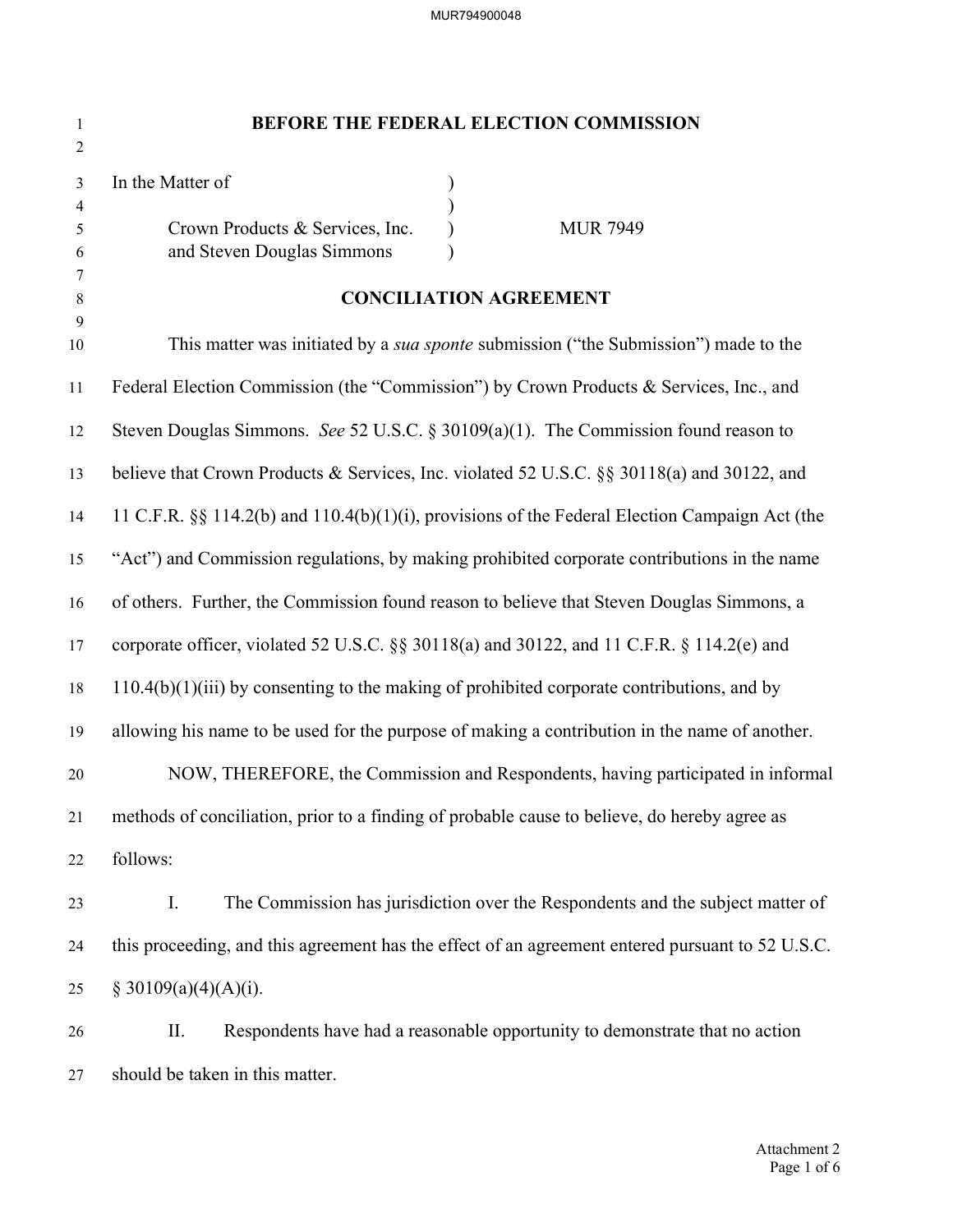MUR794900049

MUR 7949 (Crown Products, et al.) Conciliation Agreement Page 2 of 6

|  | Respondents enter voluntarily into this agreement with the Commission. |
|--|------------------------------------------------------------------------|
|  |                                                                        |

- <sup>2</sup> IV. The pertinent facts and law in this matter are as follows:
- 3 1. Crown Products & Services, Inc. ("Crown Products") is a corporation that sells
- 4 specially blended chemicals that are applied to control dust, freezing of coal, water treatment,
- 5 road stabilization, and used as a fuel catalyst. Steven Douglas Simmons ("Simmons") is the
- 6 President and Chief Executive Officer of Crown Products. Douglas Schane ("Schane) is the
- 7 Eastern Regional Manager and reports directly to Simmons.
- 8 2. Murray Energy Corporation has been and remains an important client of Crown

9 Products. During the 2018 election cycle, Murray Energy representatives invited Crown

- 10 Products' executives to fundraising events for various federal candidates.
- 11 3. Simmons attended some of those fundraisers and subsequently made six

12 contributions to federal political candidates totaling \$11,500.

| <b>Contribution Date</b> | <b>Committee</b>                     | Amount   |
|--------------------------|--------------------------------------|----------|
| 03/22/2018               | McCarthy Victory Fund                | \$5,000  |
| 04/25/2018               | Greg Pence for Congress              | \$2,000  |
| 04/25/2018               | Renacci for Ohio Victory Fund        | \$3,000  |
| 09/20/2018               | Marsha for Senate                    | \$500    |
| 09/20/2018               | Hawley Victory Committee             | \$500    |
| 09/20/2018               | McSally Arizona Victory<br>Committee | \$500    |
|                          | <b>TOTAL</b>                         | \$11,500 |

13

4. Because he attended the fundraising events as a result of an invitation from a client, Simmons submitted his contributions to Crown Products for reimbursement as business expenses. The expense reports Simmons submitted for April and September 2018 identify the 17 political contributions as "PAC," but not the March 2018 expense report which provided no such description.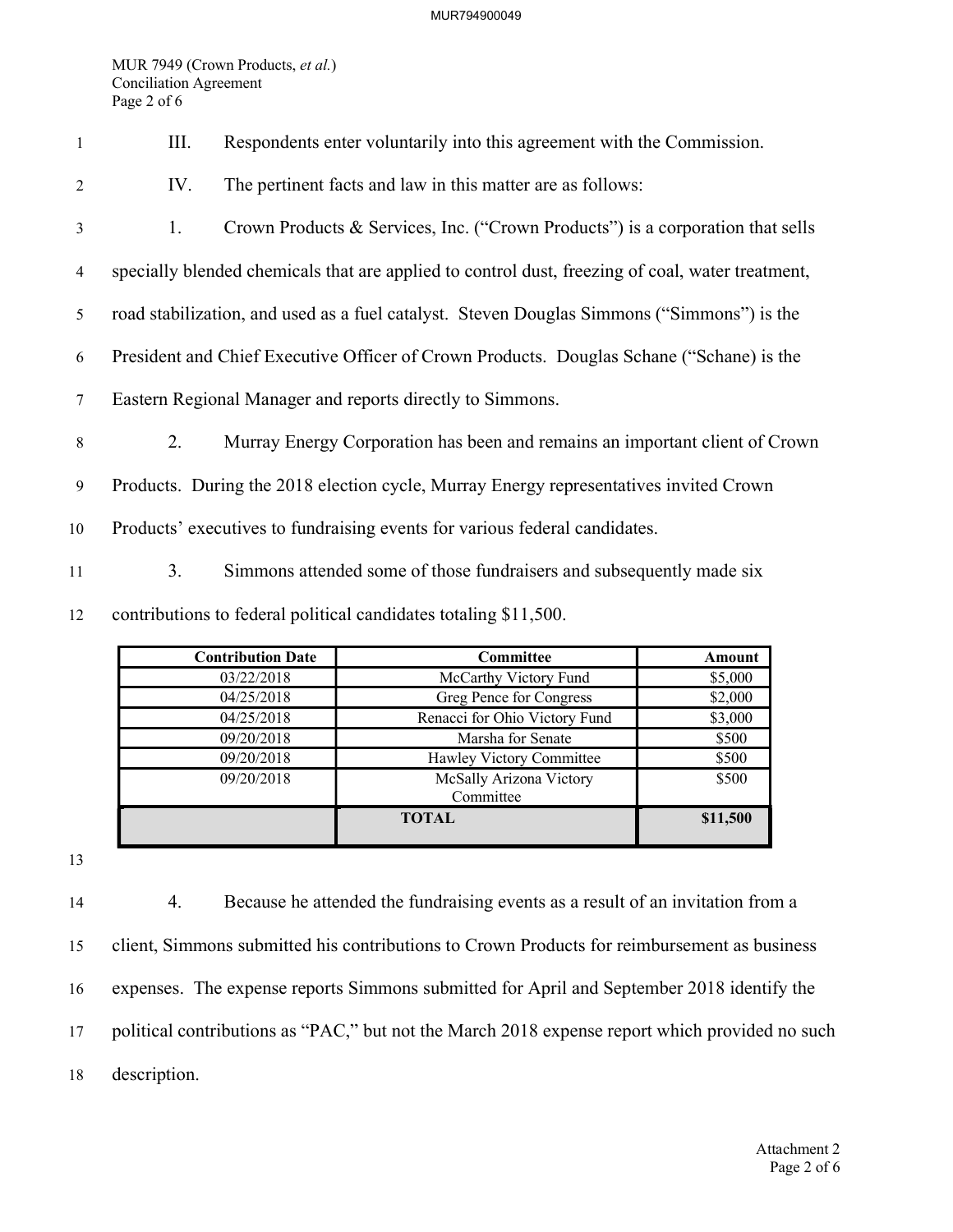MUR 7949 (Crown Products, et al.) Conciliation Agreement Page 3 of 6

5. Prior to January 2020, Simmons's expense reports were not subject to supervisory approval because he was the CEO of Crown Products. Instead, the expense reports were sent directly to the company's accounting department for review and processing. The contribution reimbursements occurred via ACH electronic transfer and were included in Simmons's total corporate expenses for the month.

6. During the same timeframe, in response to an invitation from Murray Energy, Simmons asked Schane to attend a fundraiser on behalf of Crown Products at which Schane made the following three federal contributions:

| Date       | C <b>ommittee</b>          | Amount  |
|------------|----------------------------|---------|
| 08/20/2018 | Lou Barletta for Senate    | \$500   |
| 08/20/2018 | Ted Cruz Victory Committee | \$1,000 |
| 08/20/2018 | Matt Rosendale for Montana | \$500   |
|            | <b>TOTAL</b>               | \$2,000 |

7. Schane asked Simmons how the contributions should be handled, and Simmons advised that he should make the contribution himself and "seek reimbursement from the Company on the next expense report." Schane's August 2018 expense report described the expenditures as "Political Donations." The contribution reimbursements occurred via ACH electronic transfer and were included in Shane's total corporate expenses for the month. 8. In 2019, a new Chief Financial Officer at Crown Products became aware of the prior reimbursement of political contributions, recognized that this practice was impermissible, 17 and took steps to initiate an internal investigation. During that investigation, Simmons and Schane submitted statements contending that, at the time of the events in question, they did not realize it was illegal for Crown Products to reimburse their federal political contributions. 9. On February 12, 2020, Schane issued a check to Crown Products totaling \$2,000 as repayment for the previously reimbursed contributions. On February 13, 2020, Simmons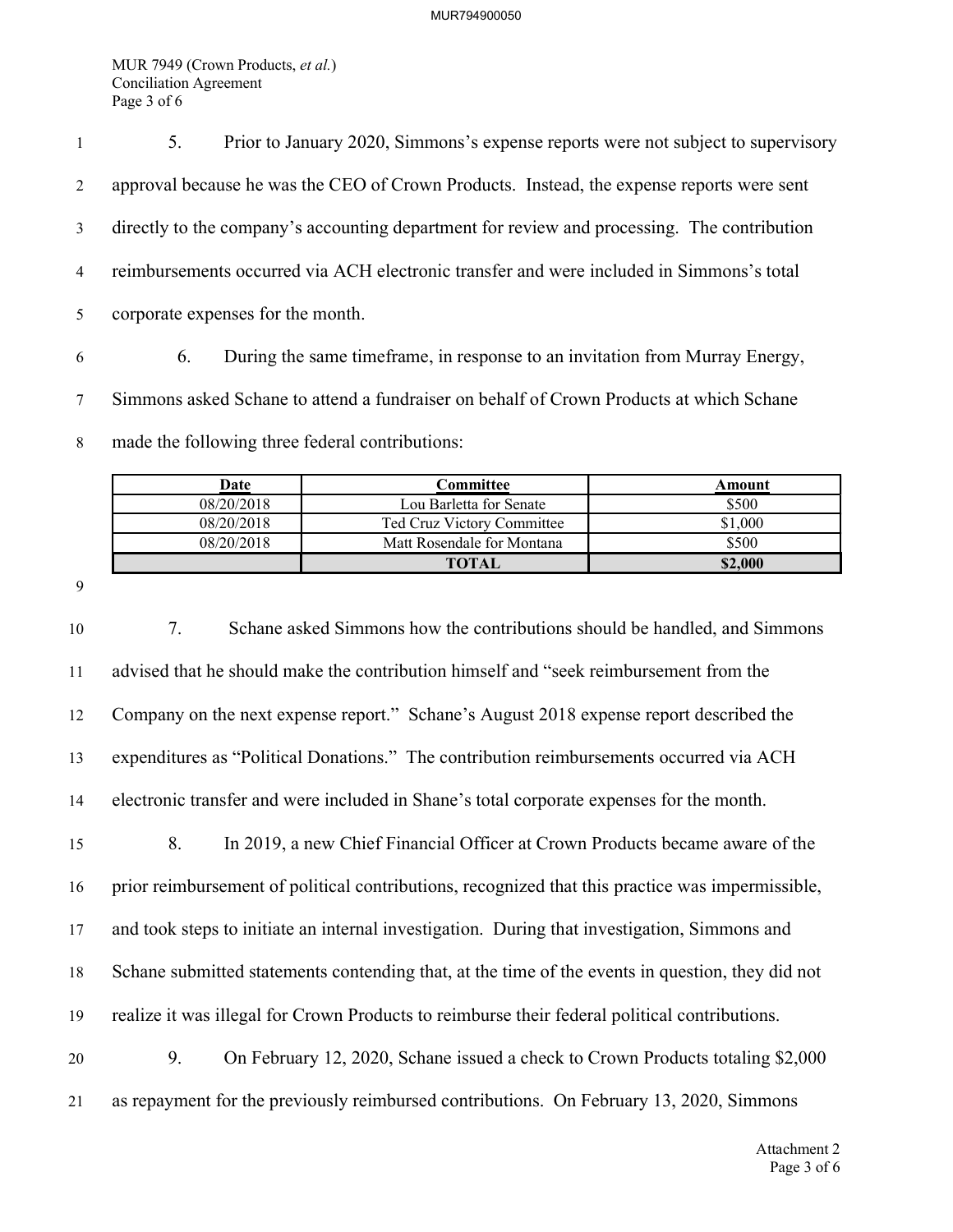MUR 7949 (Crown Products, et al.) Conciliation Agreement Page 4 of 6

issued a check to Crown Products totaling \$11,500 as repayment for the previously reimbursed contributions. Following the conclusion of its internal investigation, Crown Products also adopted new policies and procedures to prevent any future reimbursement of federal political contributions. 10. The Act and Commission regulations prohibit a corporation from making a contribution to a federal committee (other than an independent-expenditure-only committee) and any person, including a corporation, from making a contribution in the name of another person. 8 See 52 U.S.C. §§ 30118(a) and 30122; and 11 C.F.R. §§ 114.2(b) and 110.4(b)(1)(i). 11. The term "person" for purposes of the Act and Commission regulations includes corporations. 52 U.S.C. § 30101(11); 11 C.F.R. § 100.10. Further, the Act prohibits an officer or director of a corporation from consenting to the making of a corporate contribution. 52 U.S.C. § 30118(a), 11 C.F.R. § 114.2(e). A person also may not knowingly permit one's name to be used to effect the making of a contribution in the name of another. 11 C.F.R. § 110.4(b)(1)(ii). V. Respondent Crown Products & Services, Inc. violated 52 U.S.C. §§ 30118(a) and 30122, and 11 C.F.R. §§ 114.2(b) and 110.4(b)(1)(i) by making prohibited corporate contributions in the names of others. VI. Respondent Steven Douglas Simmons violated 52 U.S.C. §§ 30118(a) and 30122, and 11 C.F.R. §§ 114.2(b) and 110.4(b)(1)( ii) by consenting to the making of prohibited corporate contributions, and by allowing his name to be used for the purpose of making a contribution in the name of another.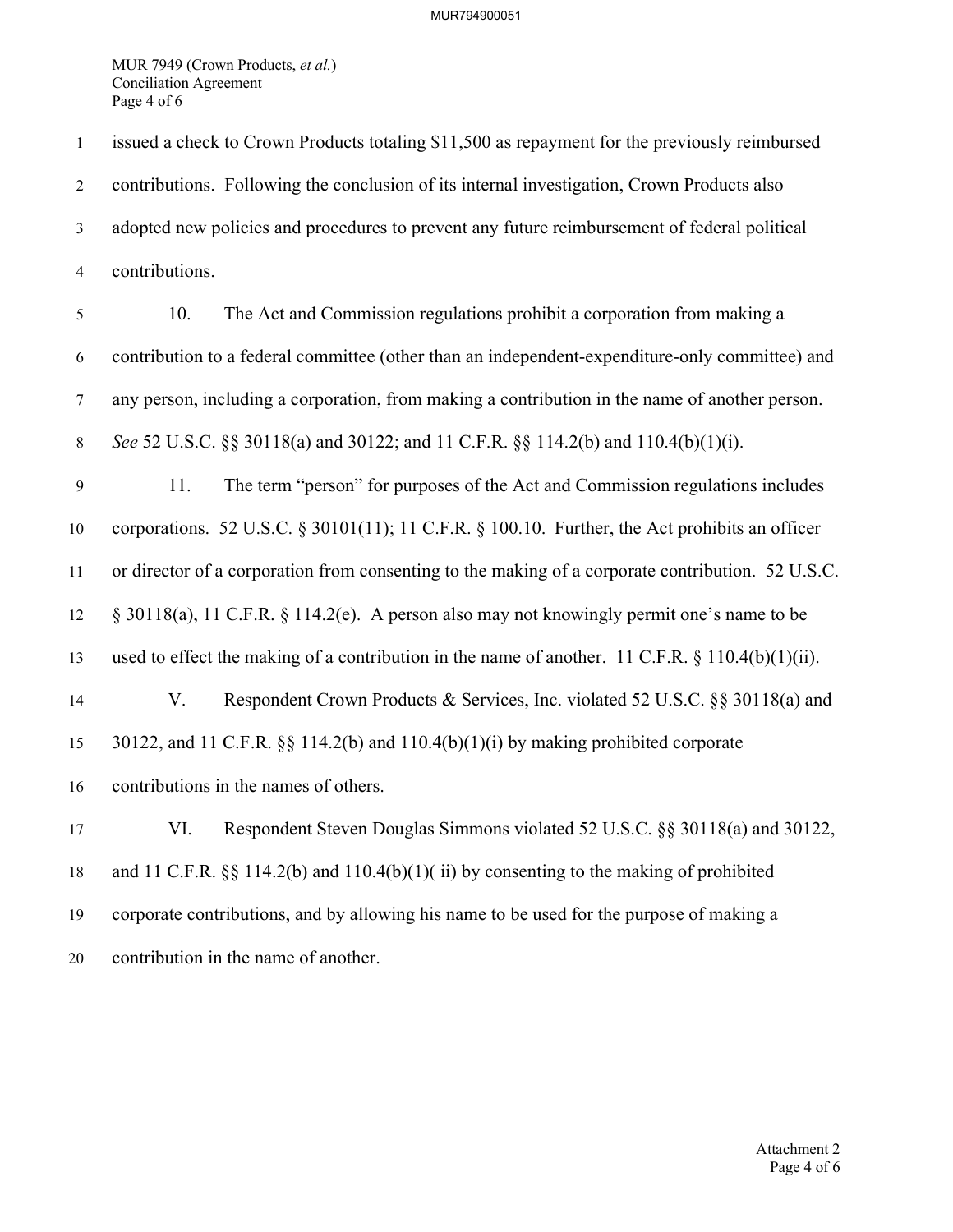MUR 7949 (Crown Products, et al.) Conciliation Agreement Page 5 of 6

| 1              | VII.                                         | Respondents will take the following actions:                                                           |  |  |
|----------------|----------------------------------------------|--------------------------------------------------------------------------------------------------------|--|--|
| $\overline{2}$ | 1.                                           | Respondent Crown Products & Services, Inc. will cease and desist from violations                       |  |  |
| 3              |                                              | of 52 U.S.C. §§ 30118(a) and 30122, and 11 C.F.R. §§ 114.2(b) and 110.4(b)(1)(i).                      |  |  |
| $\overline{4}$ | 2.                                           | Respondent Steven Douglas Simmons will cease and desist from violations of                             |  |  |
| 5              |                                              | 52 U.S.C. §§ 30118(a) and 30122, and 11 C.F.R. §§ 114.2(b) and 110.4(b)(1)(ii).                        |  |  |
| 6              | 3.                                           | Respondents will pay a joint civil penalty of Five Thousand Dollars (\$5,000),                         |  |  |
| $\tau$         | pursuant to 52 U.S.C. § 30109(a)(5)(A).      |                                                                                                        |  |  |
| $8\,$          | 4.                                           | Respondents will request a refund of the \$13,500 in un-refunded contributions                         |  |  |
| 9              | made to the recipient Committees.            |                                                                                                        |  |  |
| 10             | VIII.                                        | The Commission, on request of anyone filing a complaint under 52 U.S.C.                                |  |  |
| 11             |                                              | $\S$ 30109(a)(1) concerning the matters at issue herein or on its own motion, may review               |  |  |
| 12             |                                              | compliance with this agreement. If the Commission believes that this agreement or any                  |  |  |
| 13             |                                              | requirement thereof has been violated, it may institute a civil action for relief in the United States |  |  |
| 14             | District Court for the District of Columbia. |                                                                                                        |  |  |
| 15             | IX.                                          | This agreement shall become effective as of the date that all parties hereto have                      |  |  |
| 16             |                                              | executed same and the Commission has approved the entire agreement.                                    |  |  |
| 17             | X.                                           | Except as otherwise provided, Respondents shall have no more than 30 days from                         |  |  |
| 18             |                                              | the date this agreement becomes effective to comply with and implement the requirements                |  |  |
| 19             |                                              | contained in this agreement and to so notify the Commission.                                           |  |  |
| 20             | XI.                                          | This conciliation agreement constitutes the entire agreement between the parties                       |  |  |
| 21             |                                              | on the matters raised herein, and no other statement, promise, or agreement, either written or         |  |  |
| 22             |                                              | oral, made by either party or by agents of either party, that is not contained within this written     |  |  |
| 23             |                                              | agreement shall be enforceable.                                                                        |  |  |